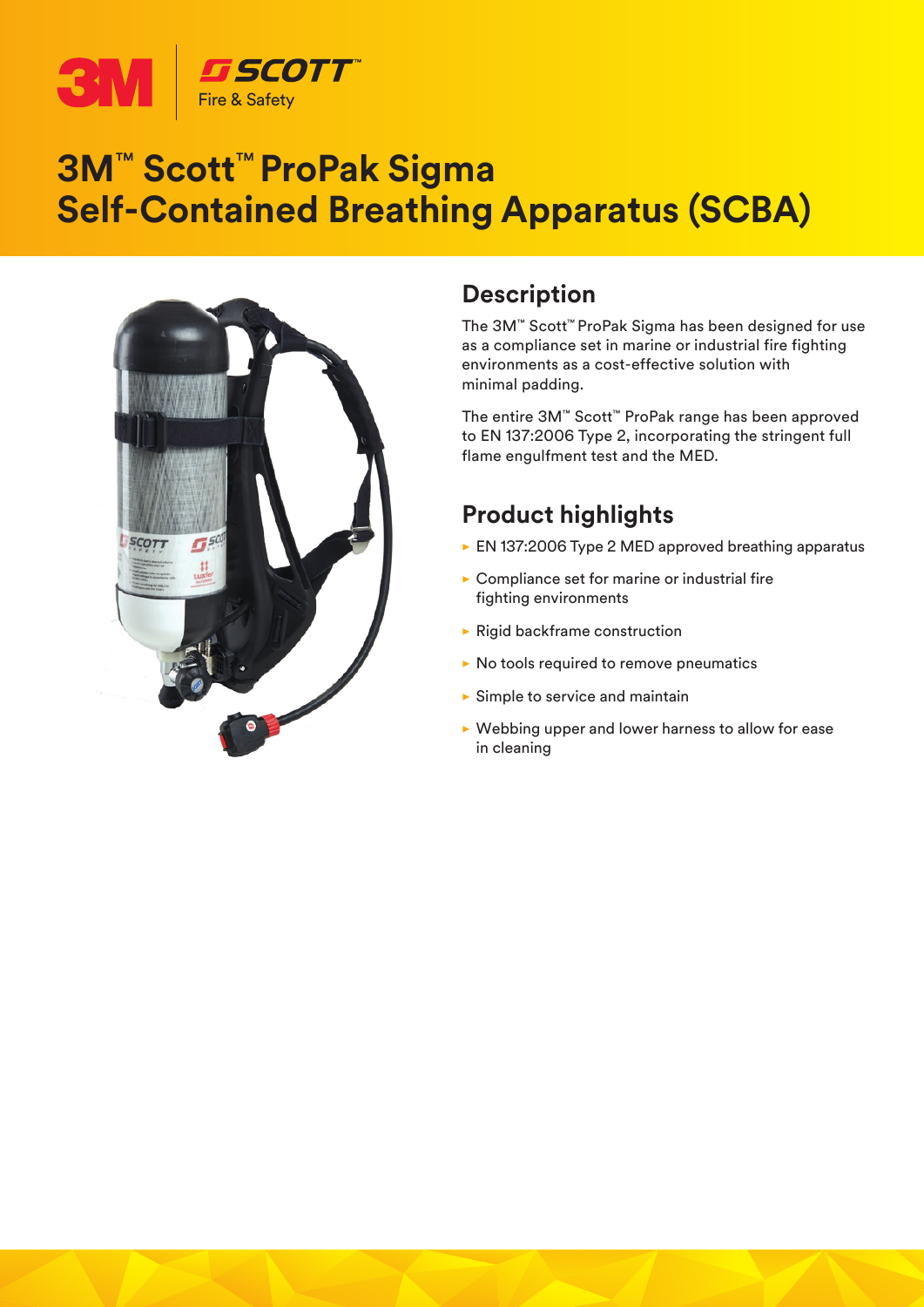# **3M**™ **Scott**™ **ProPak Sigma Self-Contained Breathing Apparatus (SCBA)**



#### **Demand valve**

Compact positive pressure demand valve featuring servo-assisted, tilting diaphragm mechanism with low inspiratory resistance and responsive dynamic performance, automatic first breath actuation and hands free bypass facility.

#### **Reducing valve**

First stage pressure reducing valve featuring non-adjustable, spring loaded piston mechanism and outlet supply protected by pressure relief valve.

#### **Communications**

3M Scott offers the EPIC 3 voice projection unit, which increases intelligibility when using Promask and Vision.

The EPIC 3 Radio Interface offers full Bluetooth radio integration and voice projections, and for users that prefer a traditional radio interface we offer the Sabrecom communications interface that fully integrates with your existing radio and preferred choice of facemask. Both EPIC 3 RI and Sabrecom are intrinsically safe and approved to EN 136 Class 3.

#### **Options**

The ProPak Sigma can be specified in many configurations including Duo, Split Demand Valve Coupling (SDC), Y-Piece (Y2C) and attachments for Airline, which can be used for Rescue Second Man and Decontamination.